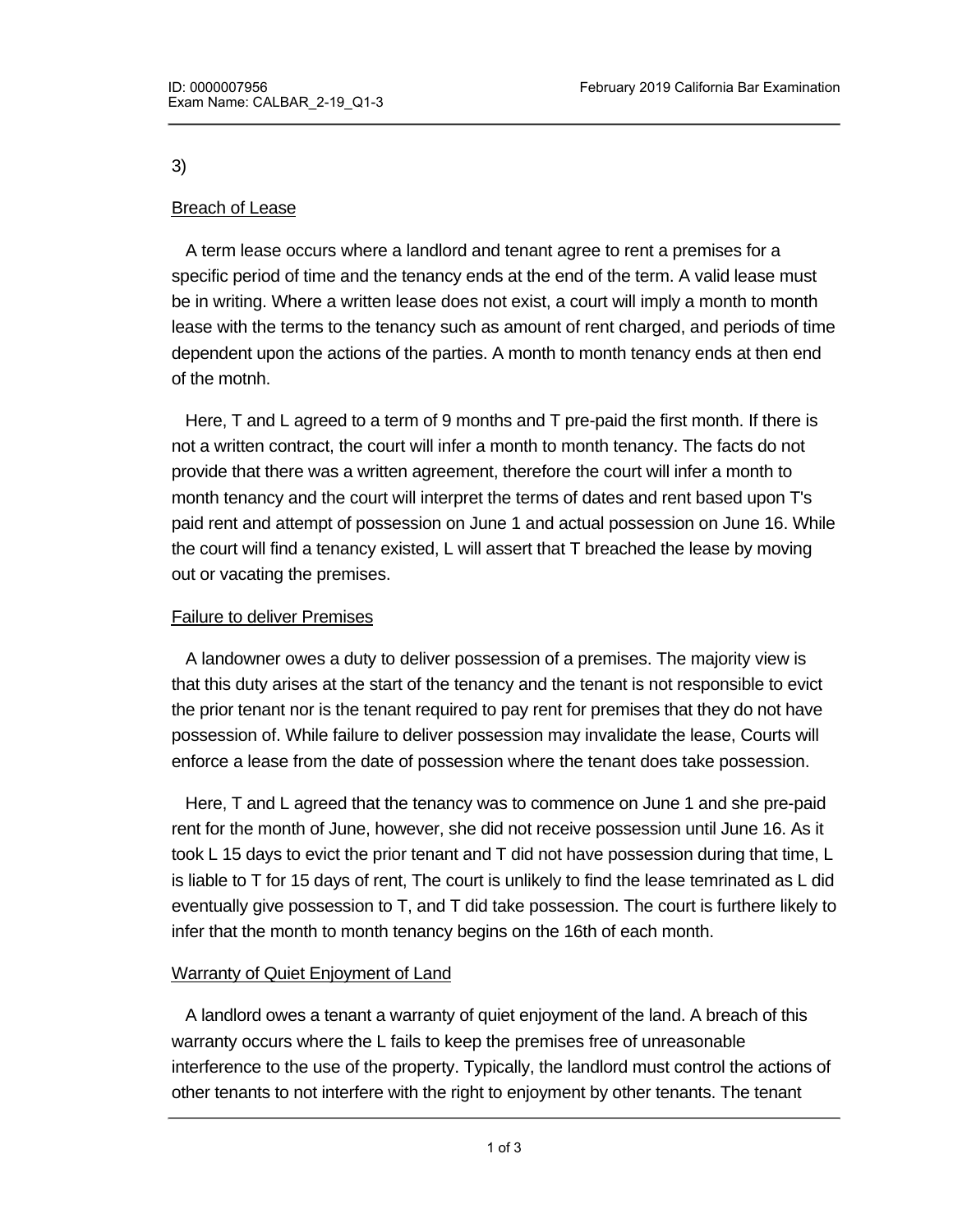must notify the landlord of any breach of this right, and L must fix the problem within reasonable time. If the landlord fails to stop with the unreasonable interference, T may immediately terminate the lease by vacating the premises under the theory of constructive eviction and T will not be liable for further rent.

 Here, T will argue that as a landlord of an apartment building, L had control over the actions of other tenants as they were in privity of estate and contract. T will further argue that as a medical student, she was renting the apartment for a quiet place to study and rest in between classes and she could not do so due to the daily rehearsals which would defeat the purpose of her tenancy. The rehearsals made it impossible for her to use her apartment as a palce of relaxation and study. L will argue that she eventually fixed the problem. However, a court is unlikely to find L's argument persuasive. T will be successful due to the fact that she 1) repeatedly complained to L, 2) it took one month for the band to stop rehearsing, and 3) the stopage of rehearsals was not due to the acts of L stopping them but rather the band's arrest.

### Constructive Eviction

 Where a landlord fails to maintain the premises free of unreasonable interference, the landlord will be found to have constructively evicted the tenant, and the tenant may end the lease and vacate the premises and not be liable for rent.

 Here, L is liable for a breach of the warranty of quiet enjoyment because of the band's continued interference, however, as T continued living there she was liable for rent and did not terminate the lease. T's failure to vacate the premises will be the key factor in the court finding the the tenancy did not terminate.

### Duty of Habitability

 A landlord owes a tenant a duty to provide a habitable premises. This duty includes that the premises have working heat, water, sewage, and working doors. A breach of this duty makes a premises uninhabitable and the tenant may 1) demand the landlord make necessary repairs within a reasonable amount of time and withhold rent until the landlord makes the repairs 2) make necessary repairs themselves and deduct the expense from the rent or 3) in extreme cases where the premises is unsafe to human health, vacate the premises, the teannt will not be liable for further rent upon vacating the premises. Where, the tenant witholds rent, a court will allow them to keep the rent where the tenant 1) puts the rent in an escrow account and 2) it determines that the premises was indeed uninhabitable for that time period.